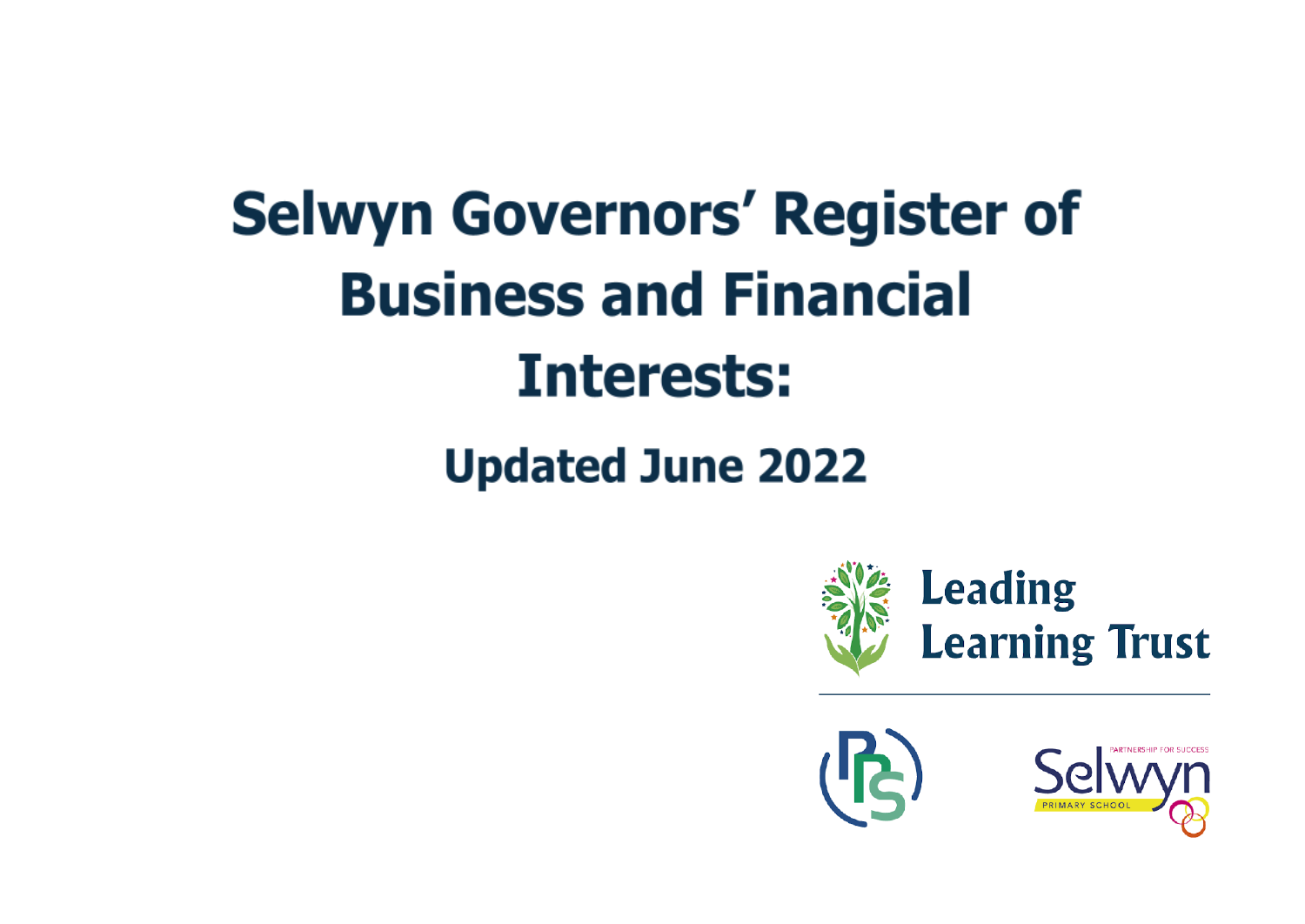| <b>Name of Selwyn</b><br><b>Primary School</b><br><b>Governor</b> | <b>Name of</b><br><b>business</b>            | <b>Nature of</b><br><b>business</b>     | <b>Nature of</b><br><i>interest</i> | <b>Details of membership</b><br>of other GBs/Academy<br><b>Trusts</b> | Date of<br>appointment as<br>a Governor | Date of<br>cessation of<br>interest | Date of entry in<br>this Register |
|-------------------------------------------------------------------|----------------------------------------------|-----------------------------------------|-------------------------------------|-----------------------------------------------------------------------|-----------------------------------------|-------------------------------------|-----------------------------------|
| <b>Ms Helen Mawer</b><br>(Ex Officio)                             | Leading Learning<br>Trust                    | Education                               | Head teacher                        | n/a                                                                   | 01/09/2018                              |                                     | 22/10/2021                        |
| <b>Ms Anna Carlile</b>                                            | Goldsmiths<br>College                        | Education                               | Senior Lecturer                     | n/a                                                                   | 14/10/2019                              |                                     | 22/10/2021                        |
| <b>Mr Siddhant</b><br><b>Menezes</b>                              | Factset Europe                               | IT consultancy in<br>financial services | Strategic<br>Consultant             | n/a                                                                   | 14/10/2019                              |                                     | 22/10/2021                        |
| <b>Ms Srishti</b><br>Issrani                                      | Deloitte                                     | Management<br>consultancy               | Technology<br>Consulting Analyst    | n/a                                                                   | 01/12/2020                              |                                     | 22/10/2021                        |
| <b>Mr Mohamed</b><br>Chowdhury<br>(parent)                        | Tony Blair<br>Institute for<br>Global Change | Advisory services<br>to governments     | <b>Finance Business</b><br>Partner  | n/a                                                                   | 24/05/2021                              |                                     | 22/10/2021                        |
| <b>Ms Lucy</b><br><b>Nicholls</b>                                 | Accounting for<br>Sustainability             | Charity                                 | Outreach and<br>Events Manager      | n/a                                                                   | 01/02/2022                              |                                     | 22/02/2022                        |
| <b>Ms Oneija</b><br><b>Taher</b>                                  | Edward Frail,<br>Bradshaw and<br>Waterson    | Legal firm                              | Trainee solicitor                   | n/a                                                                   | 21/02/2021                              |                                     | 22/02/2022                        |